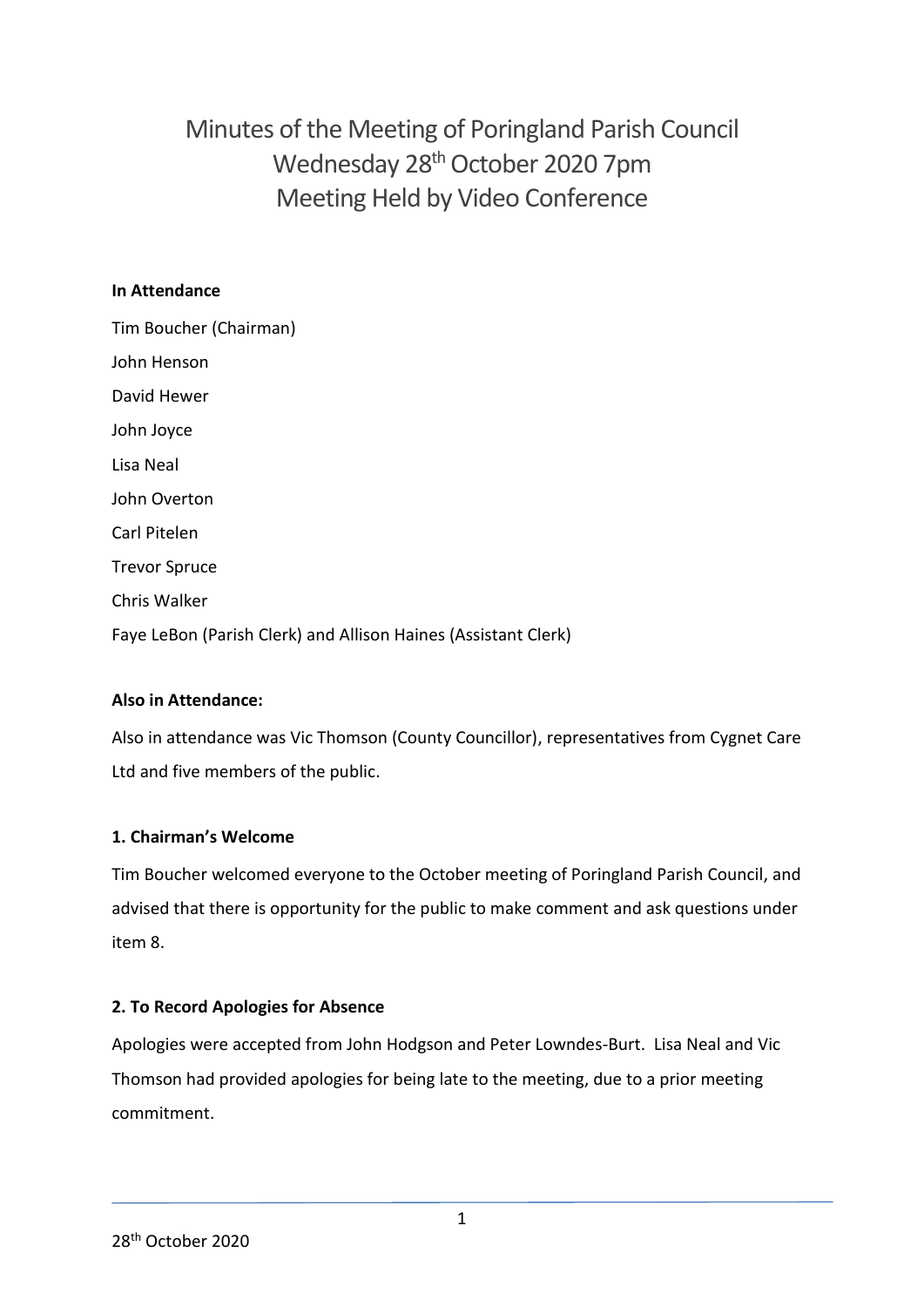#### **3. Declarations of Interest and Applications for Dispensation**

Trevor Spruce declared an interest in item 14.

Tim Boucher advised that he knew the applicant under item 9a(ii) and therefore would not comment. He also declared that he knew the representative for Cygnet Care Homes in a professional capacity, but they had not worked together on this planning application.

#### **4. To Agree Minutes of the Meeting Held on 30th September 2020**

#### **5. To Agree Minutes of the Meeting Held on 14th October 2020**

#### **6. To Agree Minutes of the Meeting Held on 23rd October 2020**

After the amendment of typographical errors, the minutes of the meetings held on 30<sup>th</sup> September 2020, 14th October 2020 and 23rd October 2020 were agreed en bloc after a proposal by David Hewer and a second by John Henson.

## **7. Matters Arising from the Minutes of 30th = September, Including Clerk's Report** The Clerk's report had been previously circulated. It detailed:

- *Telephone Box*: The refurbishment of the phone box is almost complete. John Hodgson is liaising with the electrician to install the defibrillator.
- *Assets of Community Value*: All applications for assets of community value have been agreed by South Norfolk Council (the Library, the Royal Oak, Zaks, the Village Hall, the Dove).
- *'Penelope' The Python:* The sign has been ordered and will be installed in due course.
- *Tree Warden Commemoration*: The Copper Beech has been purchased and planted. The associated plaque has been ordered.
- *Parish Partnership Scheme:* Further information and prices are being sought about a village gateway to the south of the village, and enquiries are being made of a gateway via Shotesham Road.
- *Informal Football Equipment:* This has been installed. Project complete.
- *Fiveways Roundabout:* Framingham Earl Parish Council has been in contact with regards to setting up a working group to agree a new design for the roundabout.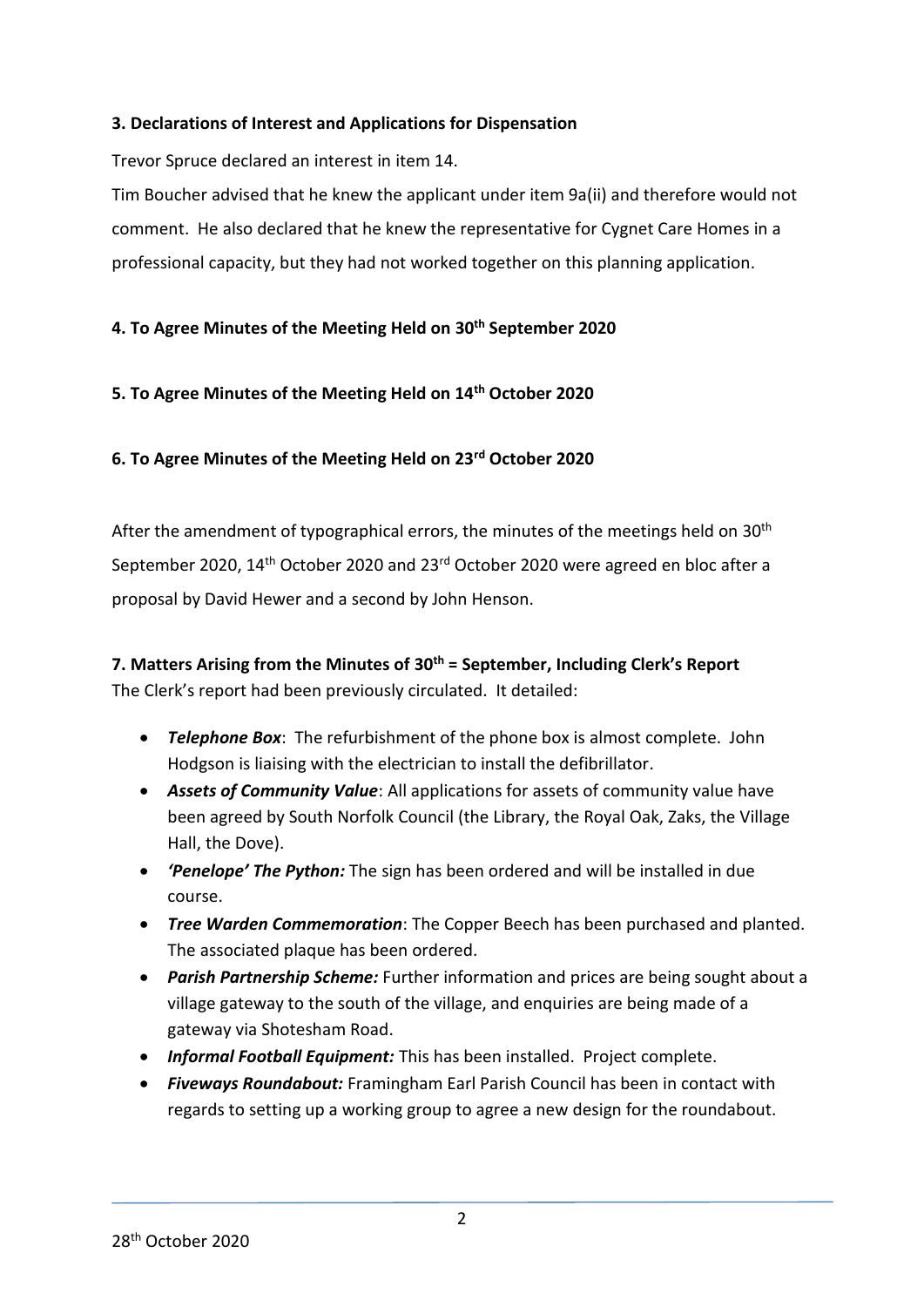- *Local Pharmacy:* The two doctors' surgeries have been written to and asked whether they would reconsider their previous objections to a second pharmacy in the village.
- *CCTV:* The contract has been awarded for the CCTV improvements and the associated paperwork completed. A start date for works is awaited.
- *Play Areas at Clements Gate:* David Wilson Homes is in the process of reviewing their options as a result of the commuted sums that they will have to pay under South Norfolk Council's SPD.
- *Bulbs:* £300 has been received as a kind donation from Big Sky Developments towards some bulbs for the Rosebery Park area. Permission has been received from Norfolk Homes to plant bulbs in the woodland as the transfer has yet to be completed. The first working party was arranged for the 24<sup>th</sup> October.
- *Subsiding Tree on BR6:* Norfolk County Council has yet to attend to the tree but the Clerk has visited it and placed a significant amount of weight on it. The tree showed no sign of collapse.

The Clerk raised that a quote has been received for a new laptop that would be better capable of facilitating the virtual meetings. With the data transfer service and extended warranty, the cost of this would be £809.45 + VAT. This was agreed after a proposal from John Henson and a second from Trevor Spruce.

# **8. Adjournment for Public Participation, District and County Councillors, and Councillors with any Pecuniary Interests**

It was agreed that standing orders should be suspended.

## a) District Council Report

Cllr Overton reported that South Norfolk has deployed a quarter of its staff as a result of the coronavirus pandemic. 20,000 calls have been taken by the Help Hub and this is being manned seven days a week on a rota system. 5,000 vulnerable residents are being assisted and the Housing and Benefits team have dealt with 9,000 calls.

£50m in business grants have been distributed on behalf of the government, and Environmental Health officers have been loaned to Norwich and Great Yarmouth to assist. They are also working with the police in the enforcement of coronavirus regulations on licensed premises.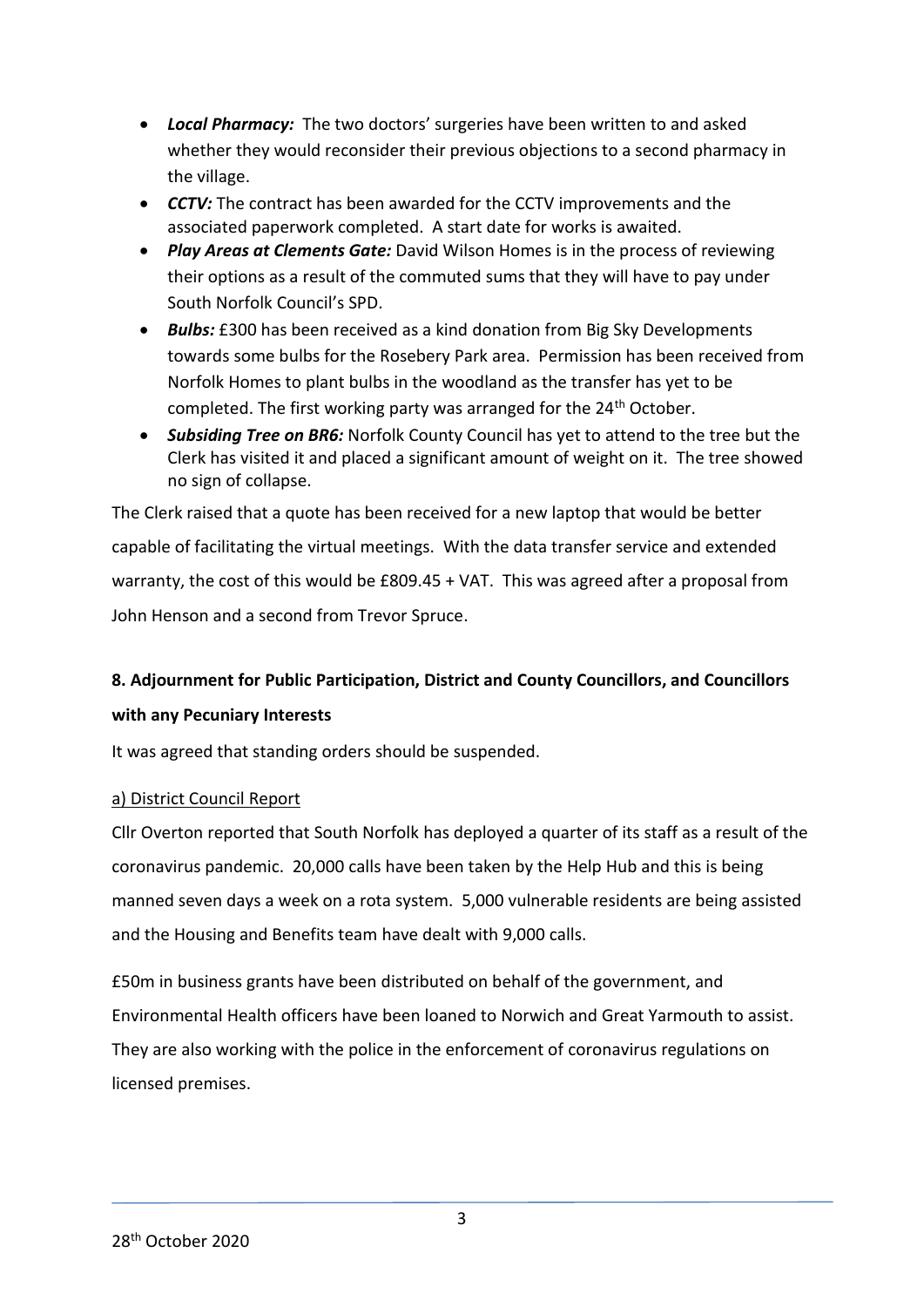Officers are dealing with an increased number of planning applications compared to this time last year and there is currently an audit on the improvement of the planning enforcement service, making it more proactive. The plan for village clusters is progressing.

The District Councillors are working with the surgeries to discuss the prescription dispensing service in the village.

Norfolk County Council has an assistance scheme for anyone facing food poverty.

Cllr Spruce advised that he had requested that the planning application for the land to the east of Overtons Way be called in to be determined by South Norfolk Council's Development Management Committee, should the officer be minded to approve the application.

#### b) County Council Report

To be deferred.

## c) To Receive Presentation on Behalf of Cygnet Care Ltd Regarding Planning Application 2020/1925

A presentation was received regarding the proposed care complex on Bungay Road. It was advised that the applicant had reduced the scale and density of the proposal to help address the concerns of the Parish and South Norfolk Council. The pavilion has been removed from the proposal and all buildings are single storey with the exception of the care home. The location of the care home has been moved from the southern boundary to lessen the impact on the view.

It was acknowledged that the application did not fully conform with the emerging Neighbourhood Plan. However, it was advised that traffic from the development would rarely travel at peak time therefore not impact the rush hour traffic travelling through the village. And the improved design would not impact the important views around the south of the village.

With reference to drainage, the local lead flood authority had previously not had any objections to the proposed mitigation measures in the previous application, and it is not anticipated this application should be any different.

4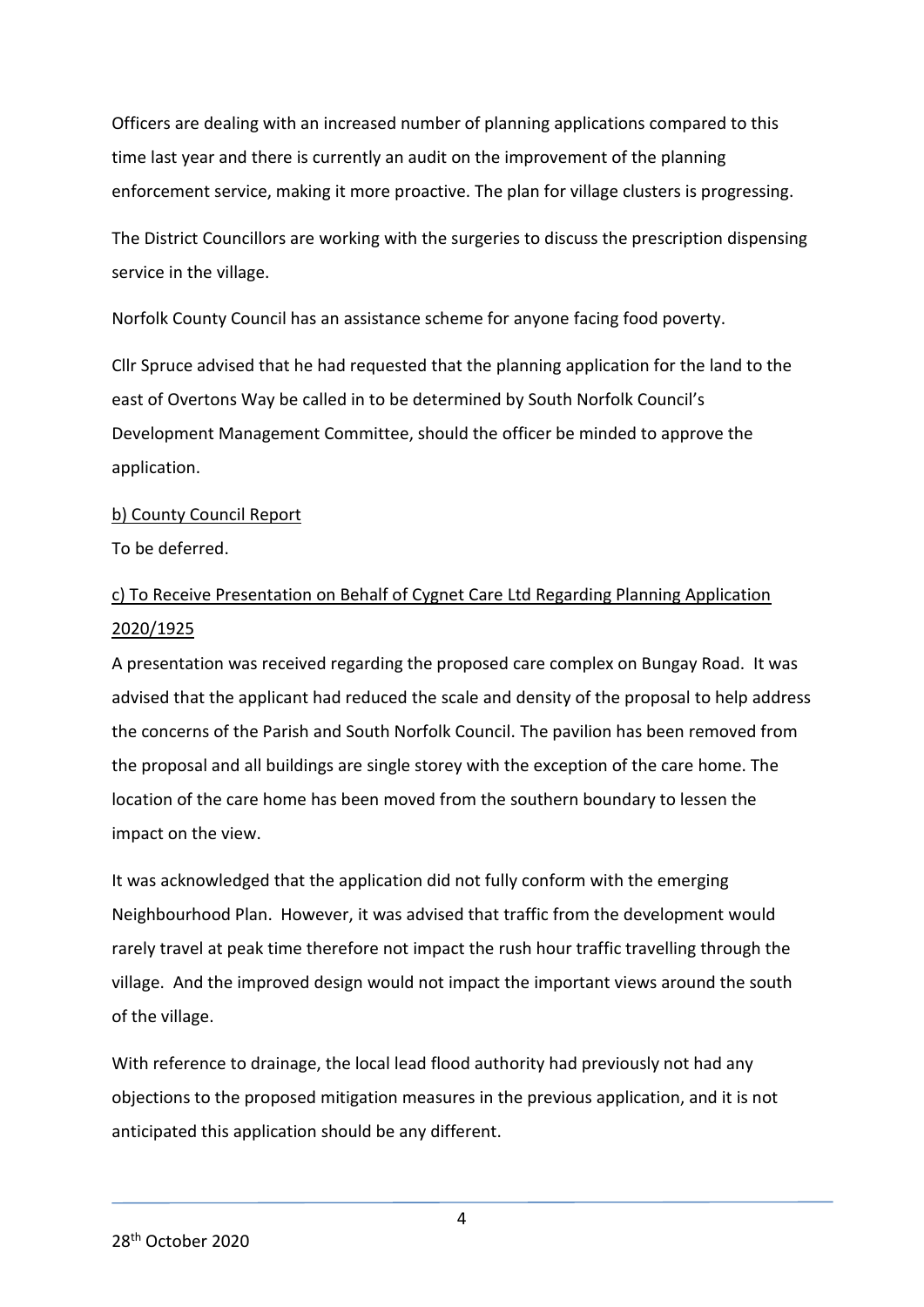John Henson raised concerns about the impact on the view from the Bungay Road as a result of the construction of the care home.

A member of the public queried the location of the site, being outside the development boundary. Concerns were also raised about the compliance with the emerging Neighbourhood Plan and South Norfolk Council's Landscape Strategy. It was also felt that if permission was given for this application, it would encourage development on the other side of the road.

Trevor Spruce queried that, should permission be granted, what the lead in time would be. The applicant advised that the lead in time would be short due to the level of need and the care home would form phase one of the development. There would be no land banking.

Trevor Spruce queried what would happen to the current residents of the care home. The applicant advised that once the new care home was two thirds constructed, the residents of the existing care home could be transferred into the newer building. The final third can then be constructed.

The Chairman thanked all parties for their contribution.

#### d) Public Participation

There was no further public participation

*Standing orders were reinstated.* 

#### **9. Planning**

#### a. To Consider Applications Received

*i. 2020/1789 – 40a The Street – Erection of a flat roof single storey side extension.* 

John Joyce presented this application. It was felt that there would not be an impact on neighbouring properties. Whilst not generally supportive of flat roofed structures, it does make the extension less visible. John Joyce proposed that there should be no objections to this application, seconded by Chris Walker and carried.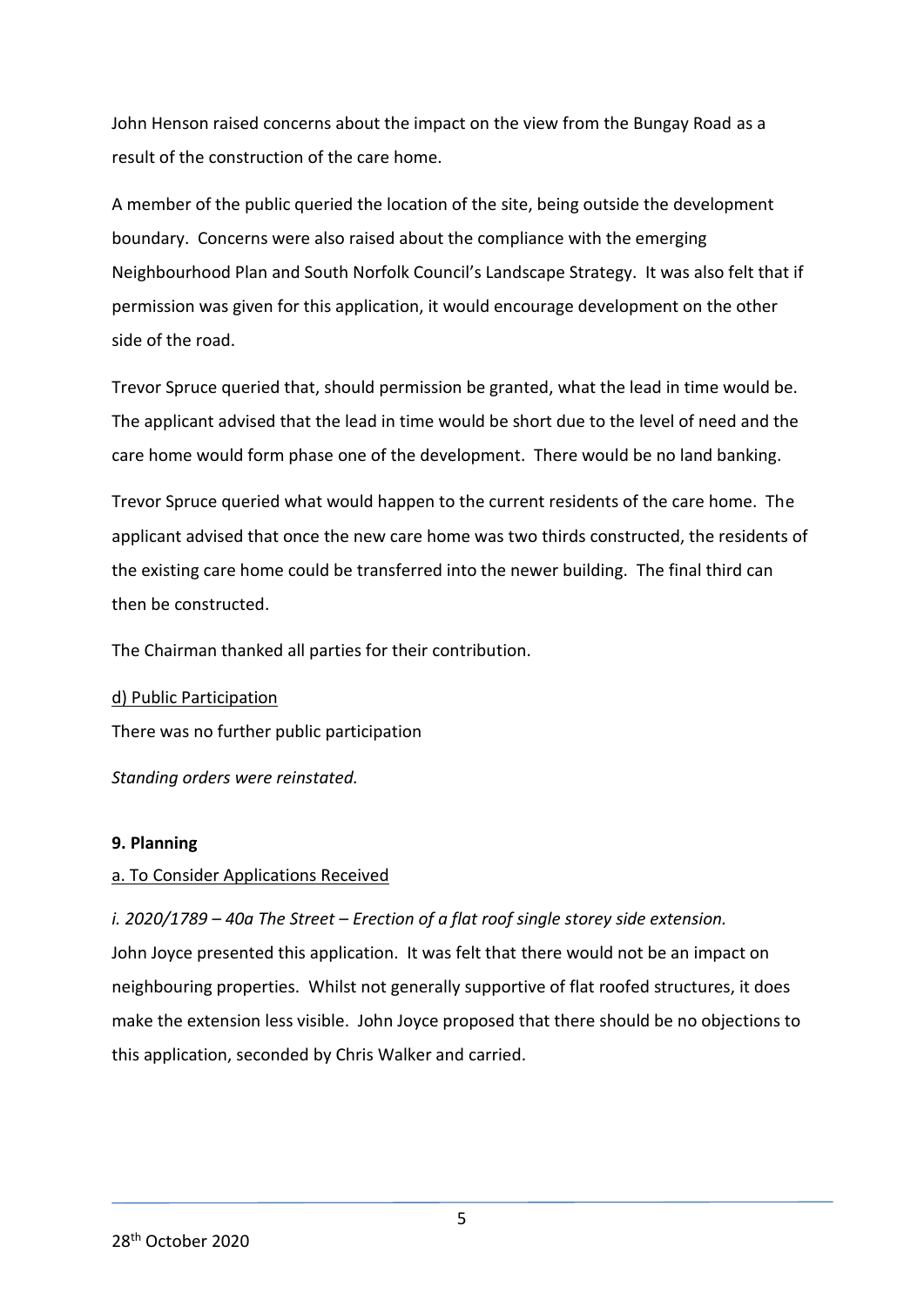*ii. 2020/1882 – Uttings Farmhouse, Saxonfields – Erection of single storey extension to outbuilding including link to main house*

Chris Walker presented this application, guiding members through the design of the extension. He proposed that there should be no objections to this application, seconded by David Hewer and carried (Tim Boucher abstained from voting).

*iii. 2020/1925 – Land South West of Bungay Road – Demolition of existing buildings and construction of a 41 bed care home (with 10 extra care apartments on ground floor, Use Class C2) and 44 extra care lodges (All Use Class C2), together with vehicular access, landscaping and communal facilities including, restaurant, cafe, bar, gym, therapy rooms, hair salon, shop and bowls green.*

Chris Walker presented this application. He stated the reasons for which the Parish Council had objected to the previous application, but noted the reduced scales of the new application and the unmet need for care for the elderly in the district.

John Henson advised that the proposal would create a hard edge to the village and there would be an impact to properties on the southern boundary. He also raised concerns about the permeable hard surface which will cause problems with the perched water table and would prefer that the Parish Council recommend refusal of the application.

Carl Pitelen sought clarity on the highway access to the development. The highways advice was for one point of access and egress to the B1332.

John Joyce supported the concept but noted the concerns in regards to its location and the Neighbourhood Plan policy to restrict development to the south of the village.

John Overton made no comment as he will be responding in his capacity as a District Councillor.

Trevor Spruce noted that the applicant has worked with South Norfolk Council to address their concerns and the concerns of the Parish Council, since the last application was refused. He stressed that the Water Management team will be reviewing the drainage scheme.

David Hewer noted the benefits this development will bring to the local community.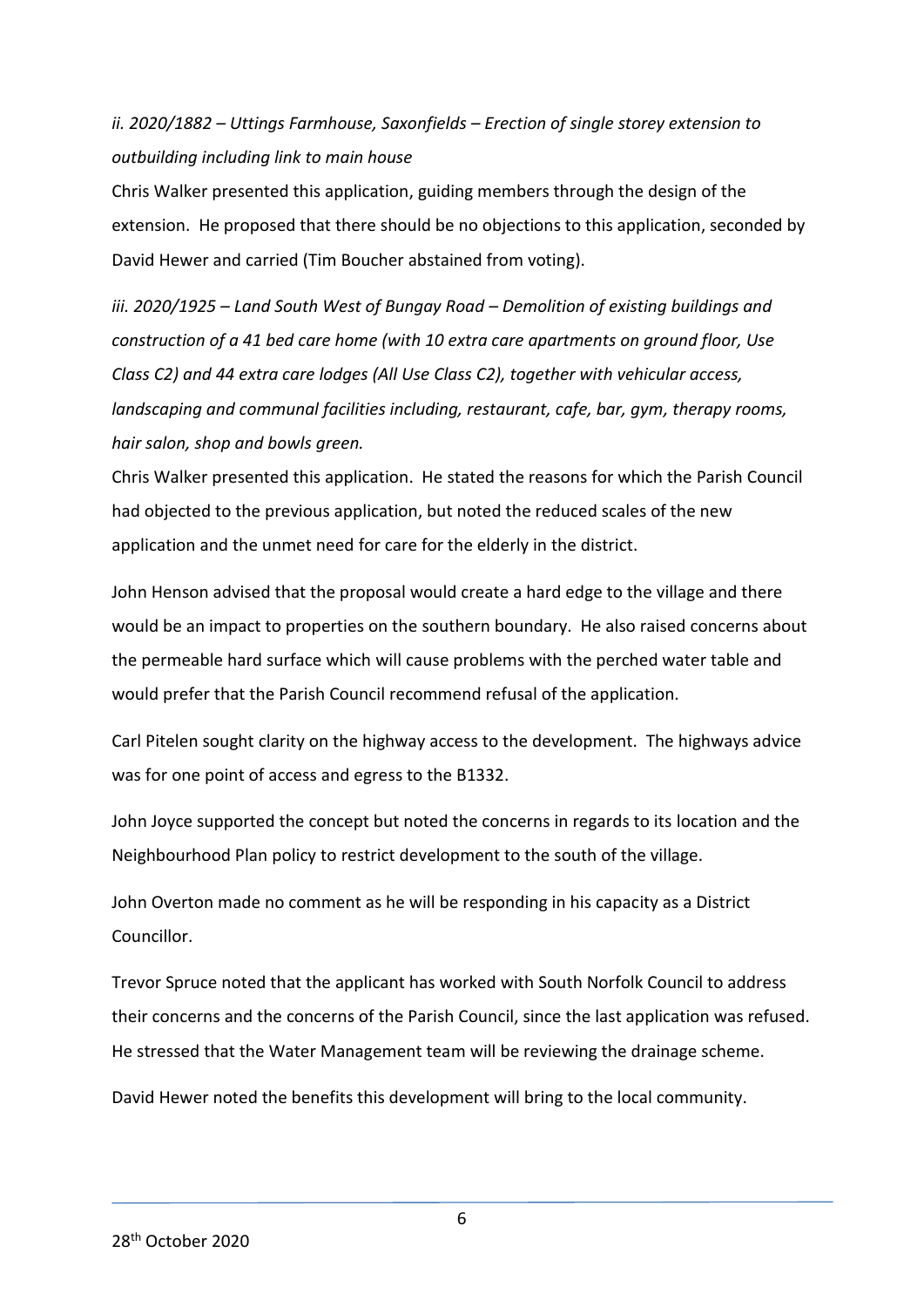Tim Boucher advised that he was previously concerned about the visualisation, but this has been addressed.

Chris Walker proposed that, on balance, the Parish Council should not object to this application, seconded by David Hewer and carried. John Overton abstained from the vote and John Henson voted against the proposal.

*Lisa Neal and Vic Thomson Joined the Meeting*

b. To Note Planning Decisions

The following decisions were noted:

i) 2020/1282 – 27 Howe Lane - First floor front and side extensions, including front infill extension to ground floor. **REFUSAL**

ii)2020/1444 – Broadlands, Brickle Road – Works to TPO Trees – **APPROVAL WITH CONDITIONS**

iii) 2020/1426 – Land Adjacent to 11 Norwich Road - Erection of dwelling and detached garage – **APPROVAL WITH CONDITIONS**

iv) 2020/1545 – 2 Romany Walk - Resubmission of approved application 2020/0966 - Amending the attached flat roof garage to a pitched roof detached garage **APPROVAL WITH CONDITIONS**

v) 2020/1058 – 4 Sunnyside Avenue - Demolition of existing dwelling and erection of new single storey house with pitched roof. **APPROVAL WITH CONDITIONS**

vi) 2020/1445 – Land West of 6 Caistor Lane - Variation of condition 2 of 2019/2498 - to relocate the entrance door to the front of the property and fenestration change.

## **APPROVAL WITH CONDITIONS**

vii) 2019/2209 – Land North of Shotesham Road - Erection of 15no. dwellings and office accommodation, with associated access, parking and play space provision. **APPROVAL WITH CONDITIONS**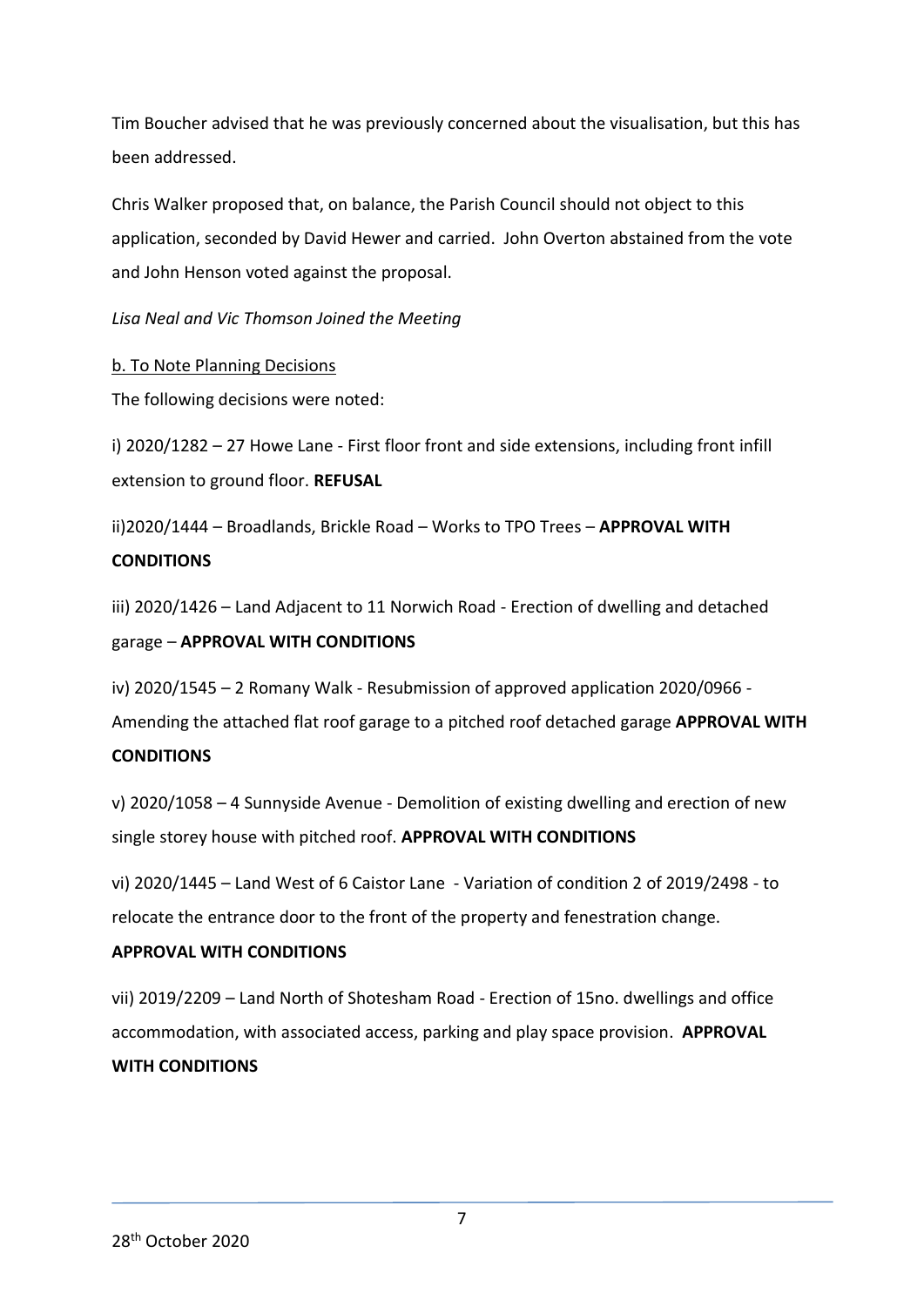#### **10. Correspondence and Consultations**

a) To Consider Government Consultation 'Planning for the Future' (deadline 29th October). John Henson introduced the response document, which had been previously circulated to councillors. The proposed White Paper is to allow planning decisions to be made by algorithm and computer and the Parish Council will have very little input into planning applications. Developers will find it easier to obtain approval and there is nothing in the proposed White Paper that will address the problem of land banking.

John Joyce noted a typographical error and requested that question 9a be elaborated upon to allow support for SME builders. This was agreed.

John Henson proposed that the response document, as amended, be approved and submitted. Seconded by David Hewer and carried.

## b) To Consider Government Consultation on Managing Pavement Parking (deadline 22nd November)

Three options were provided in the Government consultation to manage pavement parking. These were:

- To rely on improvements to the existing Traffic Regulation Order system
- To allow local authorities with Civil Parking Enforcement powers to enforce against 'Unnecessary obstruction of the pavement'
- A national Pavement Parking prohibition (based on the London model).

John Henson advise that it is difficult for the Parish Council to comment as Norfolk County Council is responsible for Traffic Regulation Orders.

All noted that all three options would work along some roads, but would be problematic on others.

Chris Walker proposed that, on balance, the Parish Council should support option 3, seconded by Trevor Spruce and carried.

c) To Consider Response to Norfolk County Council Boundary Divisions Consultation Maps showing the original Henstead ward and the proposed Henstead ward were provided, and Vic Thomson explained the implications of the changes.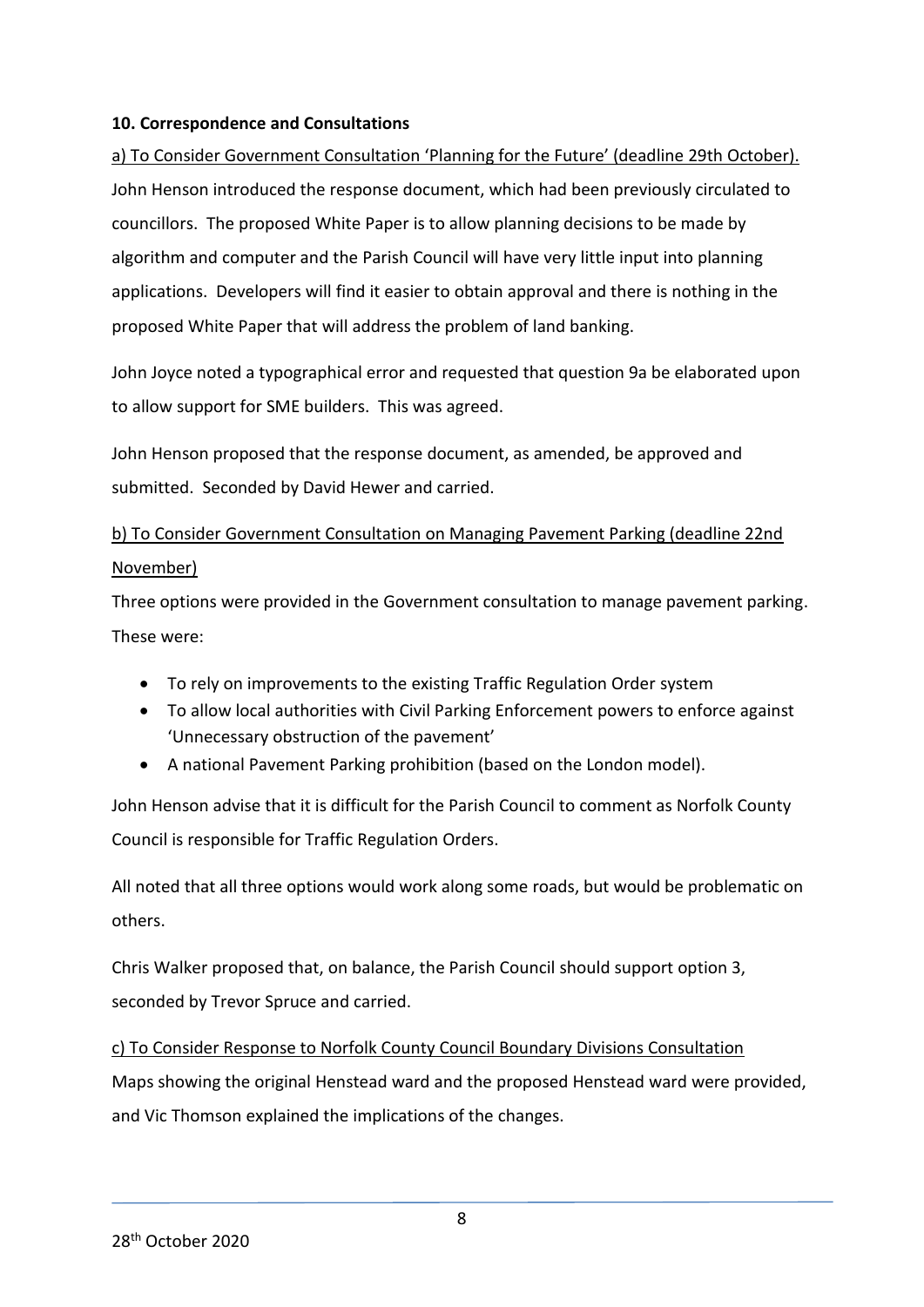It was noted that the changes would not have an impact on Poringland. Trevor Spruce proposed that the Parish Council offer no comment on this consultation, seconded by Chris Walker and carried.

#### d) To Nominate a Representative to Norfolk ALC Co-operative

It was reported that Norfolk ALC had become a co-operative and required a representative from each member council as part of its new constitution. It was agreed that David Hewer should represent Poringland Parish Council.

## e) To Nominate Trustees to the Sand and Gravel Trust

It was reported that the term for all trustees had expired. David Hewer proposed that all four trustees, Caroline Milton, Pat Easter, Jenny Huxtable and Chris Walker should be reelected en bloc. Seconded by Lisa Neal and carried.

#### **11. Open Space**

## a) To Consider Request from David Wilson Homes to Maintain 2no. Dog Bins on Clements Gate

The Clerk reported that a request had been received from David Wilson Homes for the Parish Council to maintain two dog bins on Clements Gate. The cost of this over ten years would be approximately £2,000 to the Parish Council, therefore a request had been made to David Wilson Homes for a commuted sum to cover this cost. As there had been no response from David Wilson Homes, it was agreed to defer this item until next month.

#### b) To Receive Update Report on Community Land Project

The Clerk reported that the community woodland had now been signed off and Norfolk Homes proposes to start work on the transfer of the Section 106 community land when the woodland transfer has been completed.

## **12. To Receive Parish Council Update on Covid-19 Crisis**

The Clerk reported that the community centre continues to operate in a Covid secure environment. The indoor car boot sales have worked well, as did the Clear Company craft and food fair.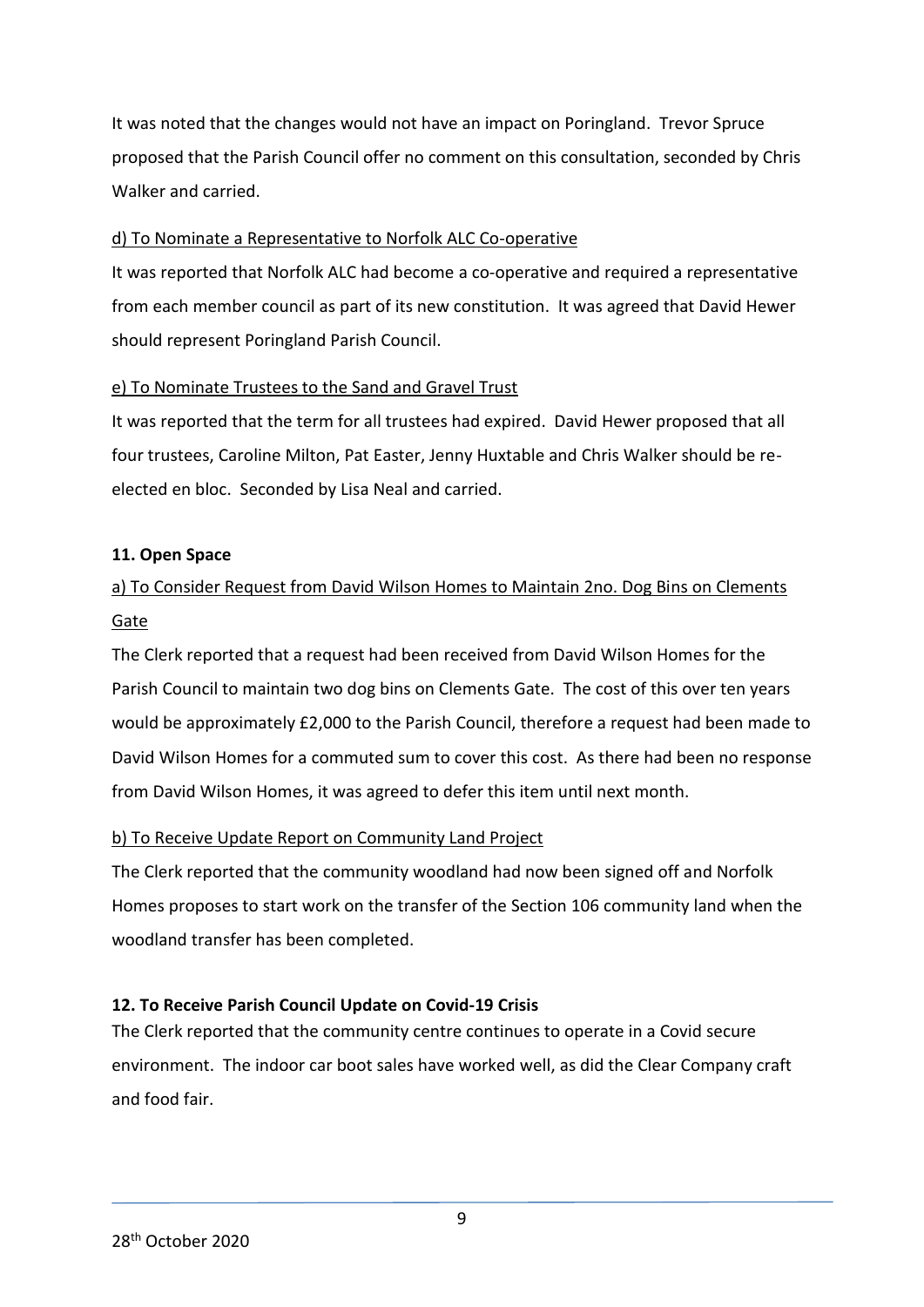Staff felt that visitors were starting to become complacent, particularly over hand sanitising, so a 6ft 'hands / face / space' banner has been installed.

The Parish Council had been subject to a Health and Safety Executive spot check on Covid workplace safety, and there were no issues arising as a result.

Tim Boucher reported that he will be attending the village's Remembrance Sunday service on behalf of the Parish Council, but stressed that this a much scaled down service and encouraged others to attend the war memorial in their own time, rather than at 11am.

#### **13. To Review Complaints Policy**

The Clerk provided a proposed updated policy, that included a section on vexatious and persistent complaints. Subjects to typographical errors, this was adopted after a proposal from John Henson and a second from Chris Walker.

*Trevor Spruce Disconnected from the Meeting*

#### **14. Finance**

a) To Receive Receipts, Payments and Bank Reconciliation for September 2020 The receipts, payments and bank reconciliation for September 2020 were noted by council.

#### b) To Receive Update on Ground Maintenance Contracts and Agree Further Actions

The Clerk reported that one contractor had works outstanding that which were beginning to outweigh money still owed on the contract. As a result, the recommendation was to not pay the amount billed this month and advise the contractor that this is due to contracted works not being completed. This will be reviewed next month.

The second contractor had works outstanding, however the money left still to pay on the contract left the Parish Council in a position of little risk. The recommendation was to pay the amount billed this month and monitor the situation.

This was agreed after a proposal from Lisa Neal and a second from Chris Walker.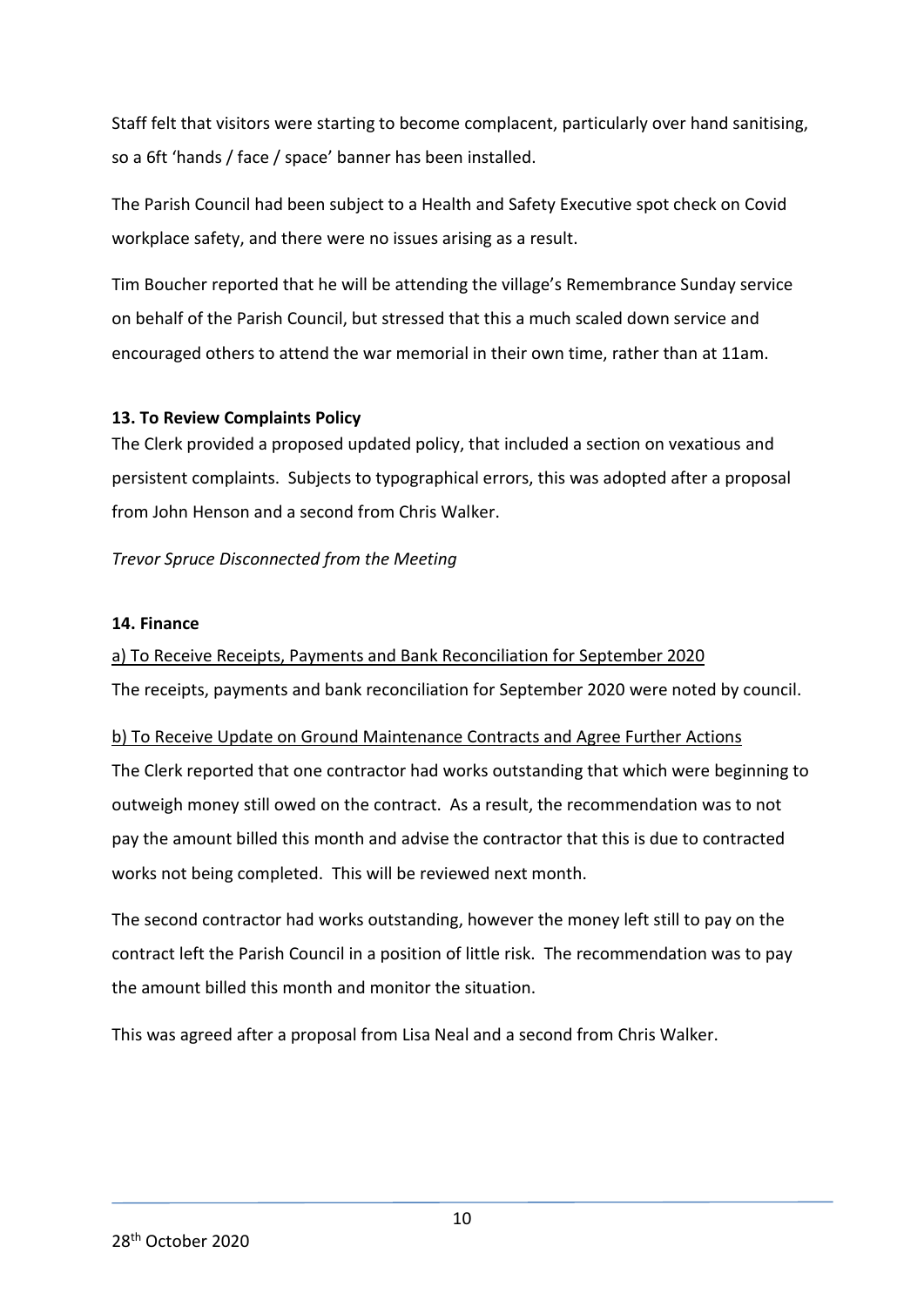### c) Accounts for Payment

## *i) To Agree Accounts for Payment*

Chris Walker proposed that the following accounts should be paid, seconded by David Hewer and carried.

| Payee                                                                                                             | <b>Description</b>                  | Amount     |
|-------------------------------------------------------------------------------------------------------------------|-------------------------------------|------------|
| Staff Salaries and other Contractual Employment Payments (including<br>payments to HMRC and Norfolk Pension fund) |                                     | £13,619.64 |
| <b>Office Water Supplies</b>                                                                                      | <b>Hire of Water Cooler</b>         | £85.80     |
| J and A Saunders                                                                                                  | <b>Window Cleaning</b>              | £95.00     |
| E.Jacobs & Sons Ltd                                                                                               | <b>Football Goals</b>               | £2,472.00  |
| <b>Total Gas and Power</b>                                                                                        | <b>Community Centre Electricity</b> | £706.86    |
| <b>ESPO</b>                                                                                                       | <b>Community Centre Gas</b>         | £62.92     |
| World Pay                                                                                                         | Café - card charges                 | £30.55     |
| Vortex                                                                                                            | <b>Grounds Maintenance</b>          | £587.00    |
| Garden Guardian                                                                                                   | <b>Grounds Maintenance</b>          | £908.20    |
| Barclaycard                                                                                                       | Café stock, washer drier, IT,       | £1,094.26  |
|                                                                                                                   | maintenance                         |            |
| Veolia                                                                                                            | <b>Waste Removal</b>                | £103.20    |
| Faye LeBon                                                                                                        | Café Stock & office equipment       | £110.32    |
| Lisa Gooderham                                                                                                    | Mileage                             | £22.59     |
| Microshade                                                                                                        | <b>Hosted IT</b>                    | £202.50    |
| ВT                                                                                                                | Landline and Broadland              | £93.90     |
| Wave                                                                                                              | <b>Community Centre Water Rates</b> | £424.06    |
| Wave                                                                                                              | <b>Burial Ground Water Rates</b>    | £7.08      |
| <b>S Raney Tree Services</b>                                                                                      | <b>Tree Clearance</b>               | £375.00    |
| <b>Hugh Crane</b>                                                                                                 | <b>Cleaning Consumables</b>         | £99.84     |
| <b>RWB</b>                                                                                                        | <b>Electrical Improvements</b>      | £105.00    |
| Norfolk ALC                                                                                                       | <b>Training</b>                     | £96.00     |
| Ian Smith                                                                                                         | Stationery / Café Stock             | £46.97     |
| Norfolk Copiers                                                                                                   | <b>General Printing</b>             | £65.83     |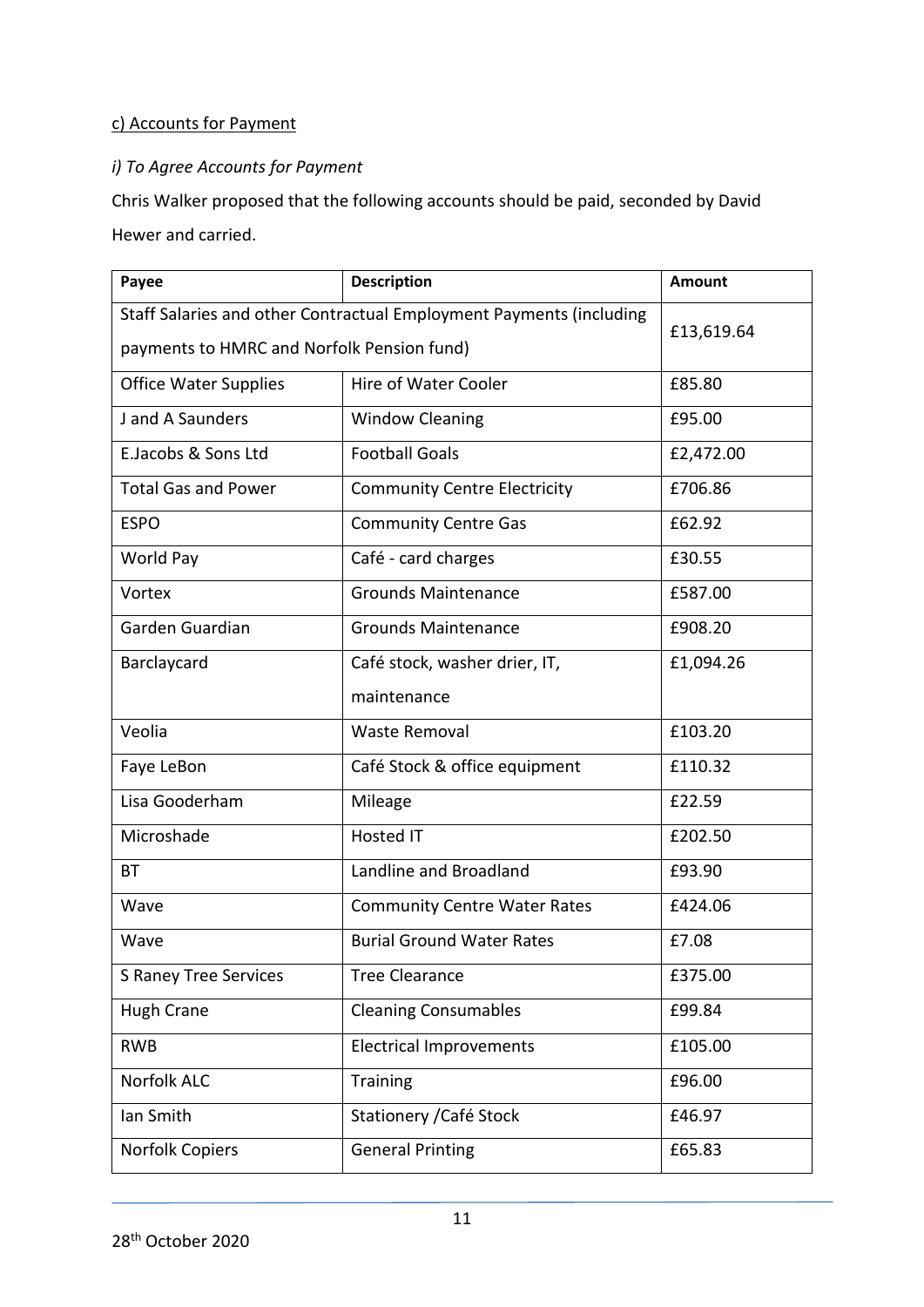| Payee                       | <b>Description</b>                 | <b>Amount</b> |
|-----------------------------|------------------------------------|---------------|
| <b>Norfolk Copiers</b>      | Hire of Printer                    | £172.76       |
| <b>AHS</b>                  | Plumbing in Washing Machine        | £60.00        |
| <b>Foundry Plant Centre</b> | <b>Bulbs</b>                       | £450.00       |
| <b>Trevor Rushmer</b>       | Removal of wasps' nest             | £90.00        |
| Citrus                      | <b>Confidential Waste Disposal</b> | £432.00       |
| <b>Amazon Business</b>      | Events/Café Equipment/PPE          | £113.57       |
| Faye LeBon petty Cash Top   | Café Stock                         | £66.48        |
| up                          |                                    |               |
| <b>Yare Shipping</b>        | Café Stock                         | £443.65       |
| Name Withheld               | Craft fair refund                  | £10.00        |
| Name Withheld               | Craft fair refund                  | £21.00        |
| Name Withheld               | Craft fair refund                  | £18.00        |
| Name Withheld               | Craft fair refund                  | £20.00        |
| Name Withheld               | Craft fair refund                  | £21.00        |
| Name Withheld               | Craft fair refund                  | £12.00        |
| Name Withheld               | Craft fair refund                  | £20.00        |
| Name Withheld               | <b>Hire Refund</b>                 | £45.50        |
| Name Withheld               | Car Boot sale refund               | £7.00         |
|                             | <b>TOTAL</b>                       | £23,417.48    |

*ii) To Agree Accounts for Payment (Councillors with Pecuniary Interests)*

Chris Walker proposed that the following account for payment be accepted, seconded by David Hewer and carried.

| Payee             | <b>Description</b>           | Amount                |
|-------------------|------------------------------|-----------------------|
| Spruce Landscapes | Supply of Commemorative Tree | £40.19                |
|                   |                              | <b>TOTAL   £40.19</b> |

*Trevor Spruce Re-joined the Meeting*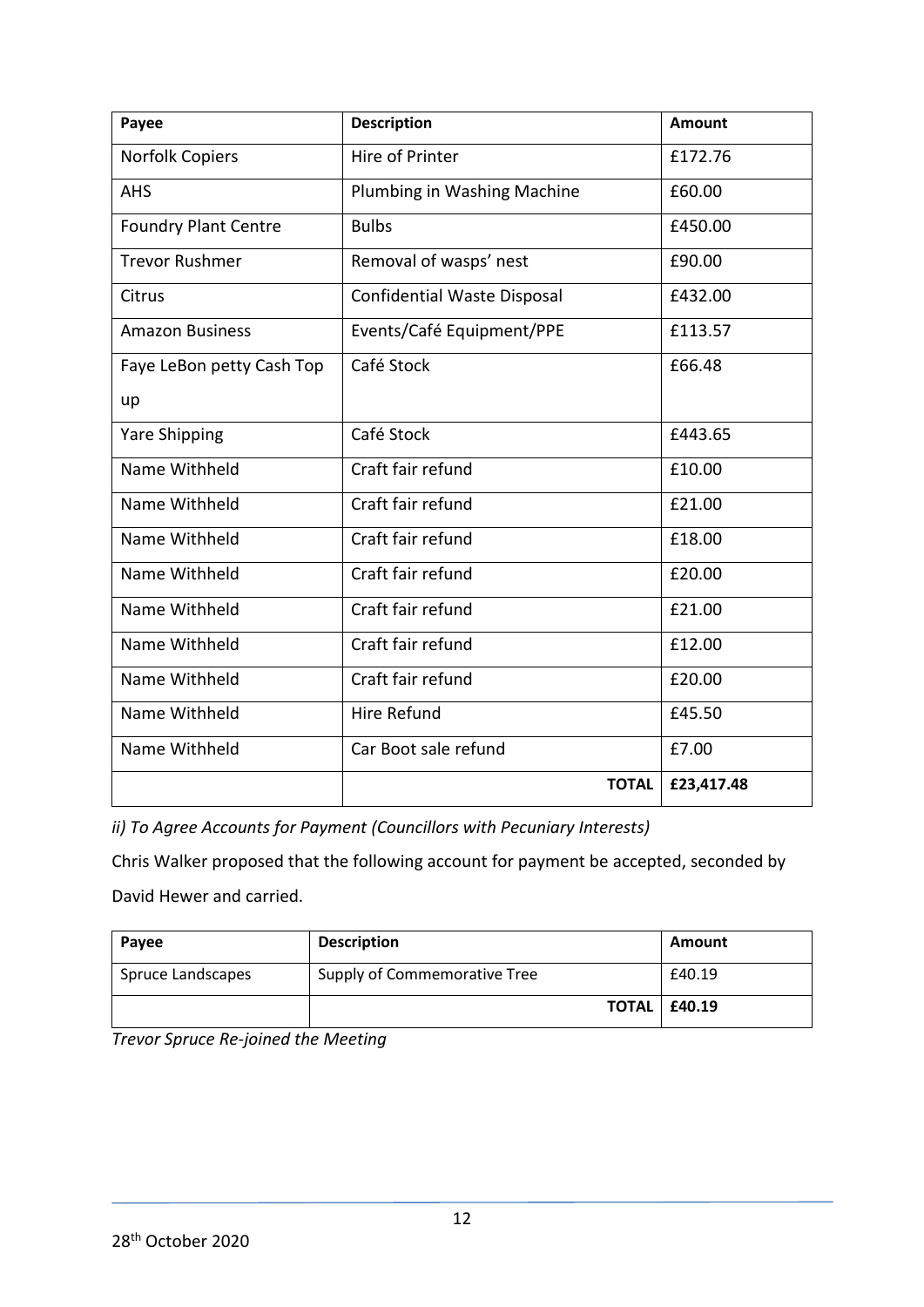#### **12. Advisory and Working Groups**

*Lisa Neal declared an interest in matters relating to the Neighbourhood Plan, in her position of South Norfolk Council Cabinet member responsible for planning.* 

#### a) Neighbourhood Plan

The Clerk reported that the Examiner has released their 'fact check' report. This is a confidential document that is only requesting the Parish Council and South Norfolk Council comment on the facts of the document and not whether they are in agreement with the Examiner's findings.

From a 'fact check' perspective, The Parish Council has raised that the final paragraph needs rewording, and South Norfolk Council has raised some matters relating to the cross referencing against the Local Plan policies.

The final document will then be issued once the fact check has been completed, but concerns were raised from the fact check report that the policy may not be achieving its objective.

#### b) Playing Field

## *i) To Consider Recommendations for Progression with Men's Shed Project*

The playing fields committee met on 21<sup>st</sup> October to discuss the project to install a Men's Shed on the playing field, now that Fields in Trust have lifted the restricted covenant for this purpose. It was requested that delegated authority be given to the playing fields committee to work with the Men's Shed to bring the plan to a key stage, and then bring back to the Parish Council. This would mimic the successful structure of the Neighbourhood Plan committee.

It was agreed to delegate the project to the Playing Fields Committee to a point where a planning application is ready to be submitted, then bring back to the Parish Council.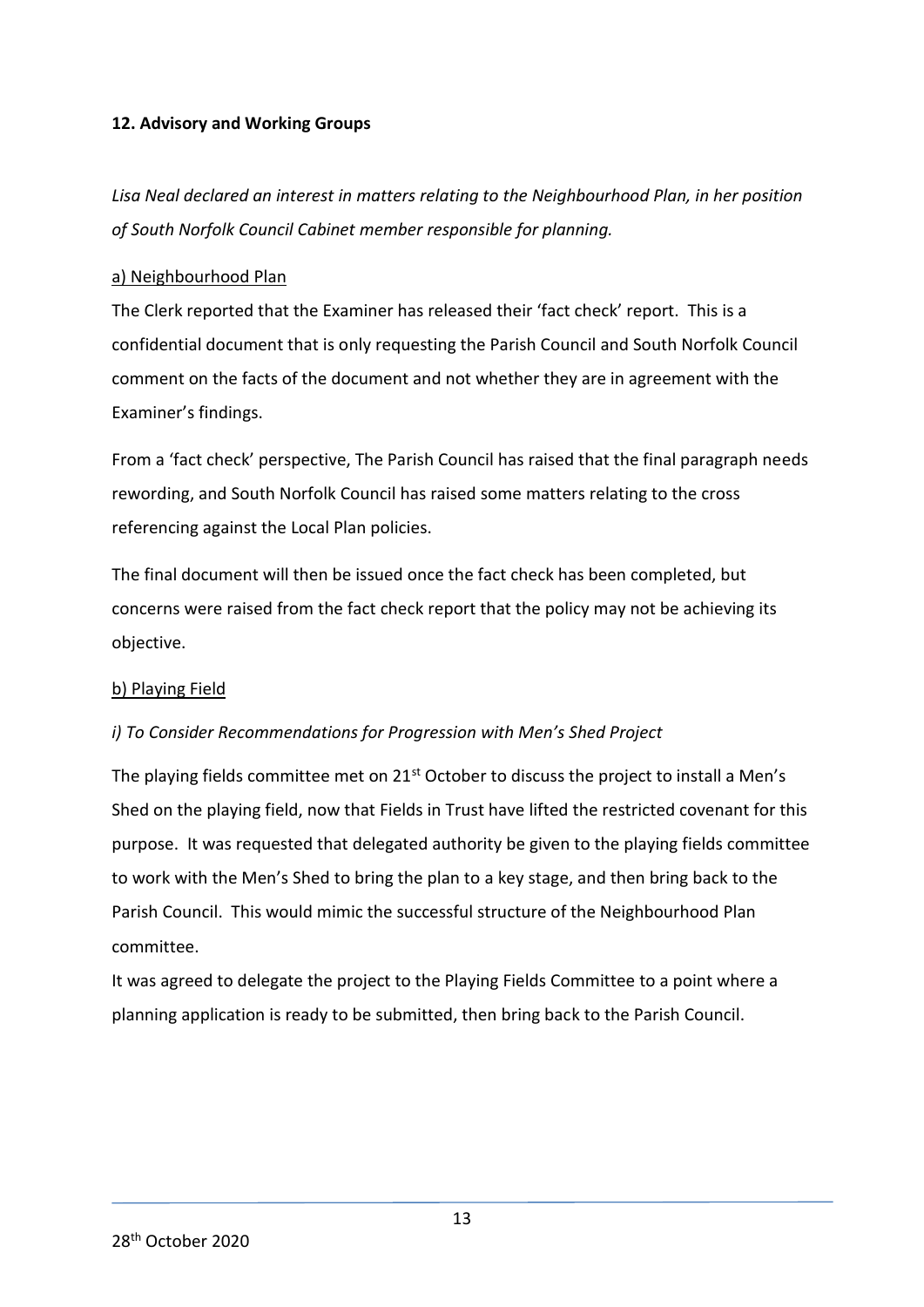#### **16. To Receive Update on Christmas Event**

Tim Boucher reported that the Christmas group met on 21<sup>st</sup> October to discuss the creation of the sleigh and installation of the Christmas Tree. A large event at the community centre will not be possible this year due to restrictions on social gatherings, but it may still be possible to take a sleigh around the village. The group, along with the Men's Shed will continue with the construction of the sleigh.

#### *It was agreed to hear the County Councillor's Report at this Point*

Vic Thomson had previously sent a detailed report to councillors.

He reported that Norfolk County Council had yet to respond to the Managing Pavement Parking Consultation, (the deadline being 22<sup>nd</sup> November).

Seven new gritters have been purchased, which the public are able to name.

Norwich Castle Museum is now open again, but by appointment only.

There are to be no large events for bonfire night due to restrictions of social gatherings.

50-64 year olds are now eligible for flu jabs and GPs will be in touch with patients about this.

Norfolk County Council Public Health has been working with Cranswick Food to control the coronavirus outbreak at their factory.

There is a need for more foster carers.

# **17. To Receive Proposal to Close the Meeting for Item 18 Under Section 1 Para 2 of the Public Bodies (Admissions to Meetings) Act 1960 as the subject matter deals with terms and conditions of employment.**

It was agreed that the meeting should be closed to the public. The public left the meeting.

#### **18. To Receive Update Report into HR Matters** It was formally agreed that the wording of the HR document was acceptable.

#### **19. To Note Date of Next Parish Council Meeting.**

This was noted as Wednesday 25<sup>th</sup> November, commencing at 7pm by video conference.